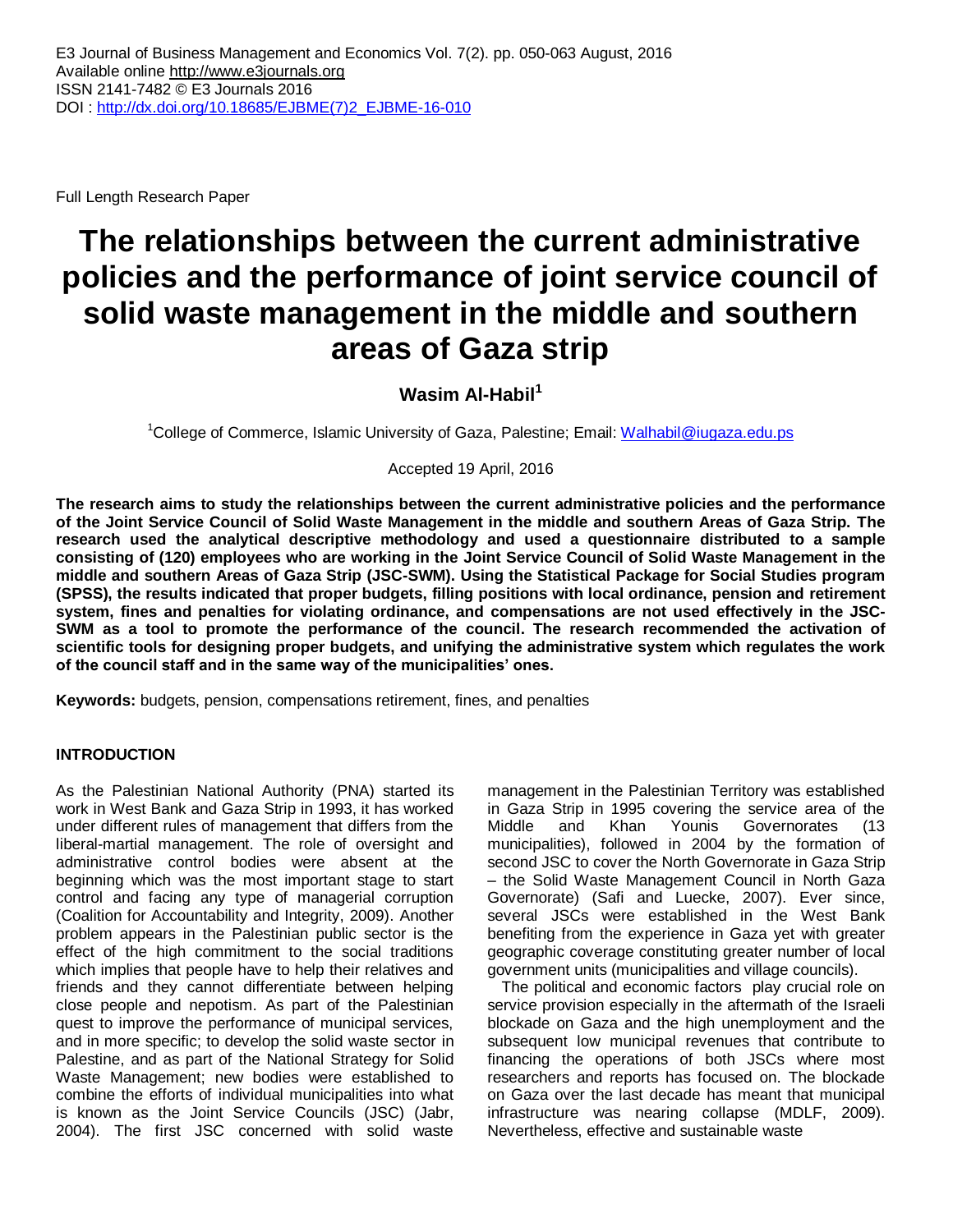|  |  |  | Table 1: Policy versus Administration |
|--|--|--|---------------------------------------|
|--|--|--|---------------------------------------|

| <b>Policy</b>                                                                            | Administration                                                                                   |
|------------------------------------------------------------------------------------------|--------------------------------------------------------------------------------------------------|
| Enact a budget                                                                           | Propose a budget. Spend within budgetary limits.                                                 |
| Define the powers, functions and duties of officers<br>and employees                     | Fill positions consistent with local ordinances.                                                 |
| Fix the compensation of officers and employees.                                          | Administer payroll consistent with budget and<br>compensation plan adopted by council.           |
| Establish the working conditions of officers and<br>employees.                           | Insure that proper working conditions are<br>provided.                                           |
| Establish retirement and pension systems<br>Adopt ordinances regulating local affairs.   | Administer pension and retirement plan.<br>Implement and enforce ordinances.                     |
| Set fines and penalties for violation of ordinances.                                     | Collect fines and enforce penalties.                                                             |
| Enter into contracts.                                                                    | Propose contracts. Manage approved contracts.<br>Enforce contracts.                              |
| Regulate the acquisition, sale, ownership, and<br>other disposition of real property.    | Negotiate terms of acquisition and sale of real<br>property; carry out acquisition and sale.     |
| Decide which government services will be<br>provided. Adopt budgets for their provision. | Oversee the day to day operation of programs and<br>services provided by the local government.   |
| Establish Public Utilities.                                                              | Manage provision of utility services.                                                            |
| Grant franchise for the use of public ways.                                              | Enforce terms of franchise agreement.                                                            |
| License, for the purpose of revenue and<br>regulation, most any type of business.        | Administer business licenses as provided by<br>council.                                          |
| Set tax rates and user fees consistent with state<br>laws.                               | Collect taxes and user fees.                                                                     |
| Approve claims against the city of county.                                               | Bring lawsuits, with legislative approval. Propose<br>settlement of claims. Pay approved claims. |
| Enter into agreements to accept grants and gifts.                                        | Propose agreements. Carry out terms of<br>agreement.                                             |

Source: (Municipal Research and Services Center of Washington, 1999, p. 18)

management goes hand-in-hand with good public service and sound municipal management.

#### **Research problem**

The research studies the relationship between the current administrative policies and the performance of joint service council of solid waste management (JSC-SWM) in the middle and southern areas of Gaza Strip. Solid waste management strategies cannot be executed without the support and quidance of proper administrative framework. Administration should contain a series of ordinances and regulations aimed at managing solid waste, including procedures and methodologies for monitoring and enforcing the regulations. Consistent national policies on MSW administration are needed. The policies should encourage cross-jurisdictions and interagency coordination, and facilitate implementation of economic instruments for improving the performance of the solid waste management councils, (Li, 2007, p. 11). According to Municipal Research and Services Center of Washington (1999), public bodies including the joint service councils of the solid waste management should adopt proper budgets, fill all positions with local ordinances, administer payroll consistently, pension and retirement plans, and collect fines and enforce penalties and other factors listed in the table 1.

**The research question:** *What is the relationship between the current administrative policies and the performance of joint service council of solid waste management in the middle and southern areas of Gaza Strip?*

#### **Research Variables**

#### **Dependent Variable:** Performance of JSC-SWM

**Independent Variables:** Administrative policies, Adopting proper budgets, Filling positions with local ordinances, Pensions and retirement system, Fines and penalties for violation of ordinances, Compensations, Personal characteristics among employees (sex, age, and education).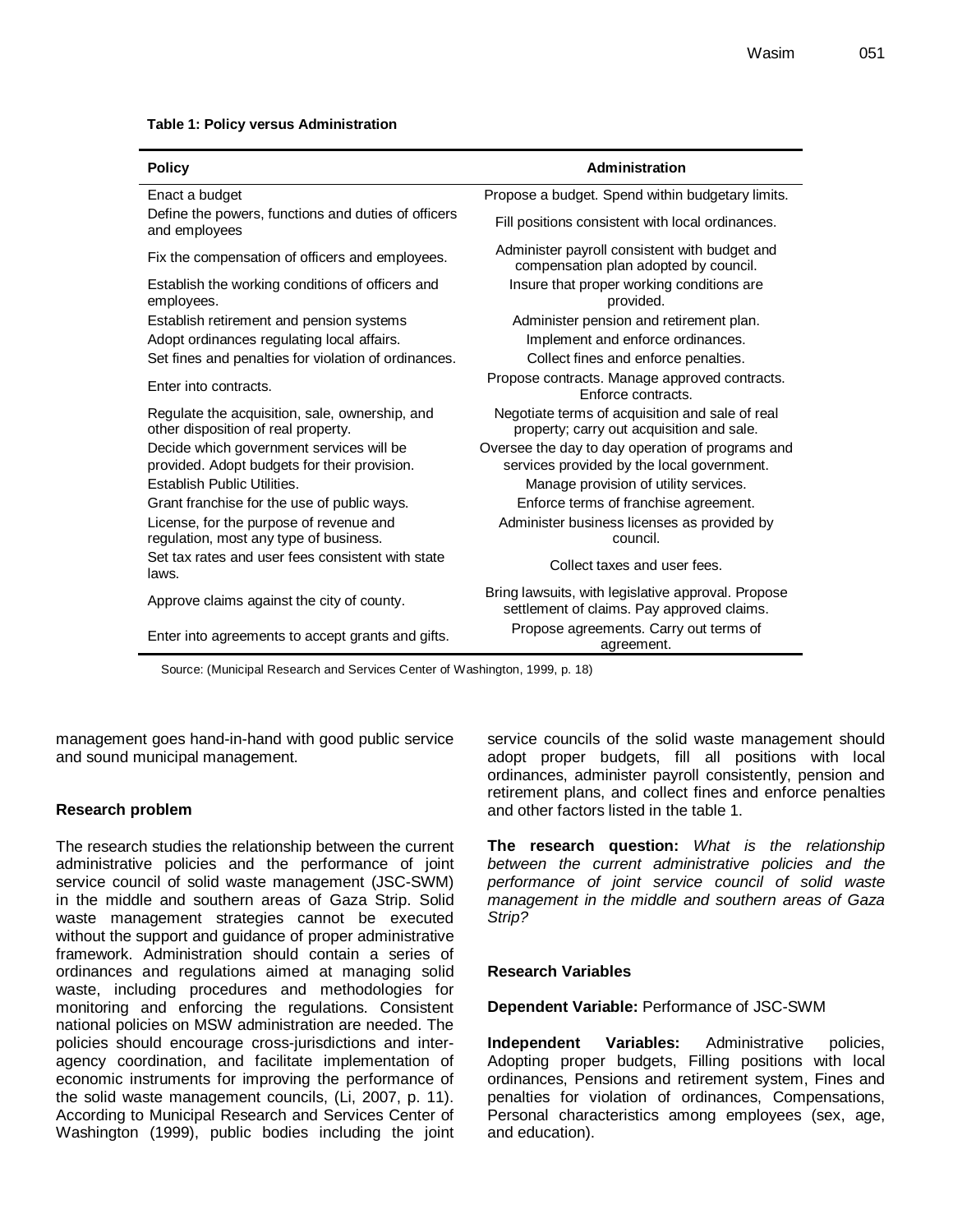## **Hypothesis**

The research studied the following hypothesis:

## **The Major Hypothesis:**

 There is a statistically significant relationship at **a**= 0.05 between the current policies and the performance of the JSC-SWM.

This hypothesis is subdivided into the following hypotheses:

- There is a statistically significant relationship at **a**= 0.05 between adopting proper budgets and the performance of the JSC-SWM.
- There is a statistically significant relationship at **a**= 0.05 between filling positions with local ordinance and the performance of the JSC-SWM.
- There is a statistically significant relationship at **a**= 0.05 between pension and retirement system and the performance of the JSC-SWM.
- There is a statistically significant relationship at **a**= 0.05 between fines and penalties for violation of ordinance and the performance of the JSC-SWM.
- There is a statistically significant relationship at **a**= 0.05 between compensations and the performance of the JSC-SWM.
- There is a statistically significant relationship at **a**= 0.05 in the responses due to the differences of personal characteristics among employees (experience, education, and profession).

## **Research objectives**

The research aims to achieve multiple objectives identified as follow:

- To identify the current administrative policies implemented by JSC-SWM in the middle and southern areas of Gaza Strip.
- To identify the extent to which these administrative policies are effective at performance of employees.
- To draw conclusions and recommendations about how to modify and reactivate these administrative policies.

## **Importance of the research**

The importance of the research comes from the rareness of the studies about the administrative mechanisms, techniques, and tools used by the Palestinian public sector generally and JSC-SWM particularly to promote the public services to citizens. The research was conducted during a critical period of time as there are

many calls for the reconditioning and reforming all the systems of the Palestinian National Authority (PNA). On the other hand, the research could be used as a base to conduct an advanced future research of how to improve administrative policies to make them more effective and more suitable to the Palestinian context and public servants in JSC-SWM.

### **Palestinian context of Solid Waste Management:**

Human activities produce volumes of unwanted materials known as solid wastes called "garbage" or "trash". Such unwanted material poses public health threat and unpleasant smells in addition to the damage to the aesthetics setting of a city, village, or the landscape of a country. Solid Waste also has other impacts on the entire environment with its air, ground water, and soil. In most countries, the local government or municipality or local government unit is responsible for managing solid waste, (Diaz et al., 2005). Solid waste management (SWM) "encompasses the functions of collection, transfer, treatment, recycling, resource recovery and disposal of municipal solid waste. Its first goal is to protect the health of the population, particularly that of low- income groups. Other goals include promotion of environmental quality and sustainability, support of economic productivity and employment generation. Achievement of SWM goals requires sustainable SWM systems, which are adapted to and carried by the municipality and its local communities." (Bushra, 2000, p. 8)

In this research, the focus is made on municipal solid waste being the largest in volume in developing countries including Palestine. For simplicity, municipal solid waste (MSW) is produced primarily by ordinary activities in connection to households and similar activities like commercial activities and other public activities, (EEA, 2013). The collection of solid waste is typically labor intensive where municipalities rely on labor to collect trash bags or empty waste bins into collection vehicles that range in type and size. SWM process does not end at the collection of "trash", rather it continues into transferring such unwanted material to its final destination; the landfill, where it is buried and covered with earth material or as approved depending on the regulator's requirements. In Gaza, the solid waste does not undergo resource recovery process where recyclable materials, such as plastics, metals, paper, and glass are filtered out to go back to factories that use them as input into new products.

In the last 20 years, the European Union (EU) has presented a large body of waste legislation, including minimum requirements for managing certain waste types. "Three targets in particular should have led to a convergence of municipal waste recycling levels across Europe: the Landfill Directive's landfill diversion target for biodegradable municipal waste; the Packaging and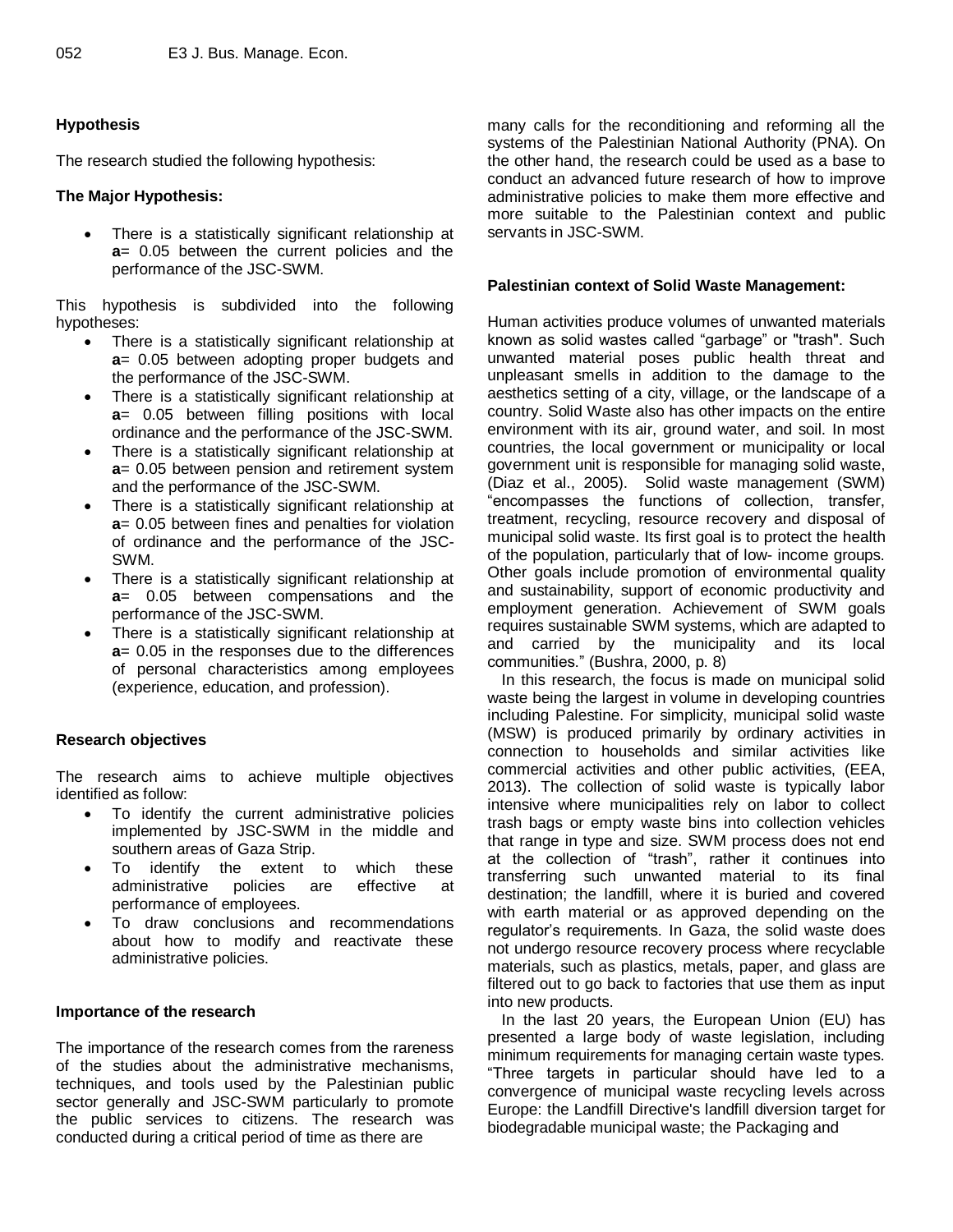| <b>Country Income Group</b>   | <b>2010 Cost</b> | <b>2025 Cost</b> |
|-------------------------------|------------------|------------------|
| Low Income Countries          | \$1.5 Billion    | \$7.7 Billion    |
| Lower Middle Income Countries | \$20.1 Billion   | \$84.1 Billion   |
| Upper Middle Income Countries | \$24.5 Billion   | \$63.5 Billion   |
| <b>High Income Countries</b>  | \$159.3 Billion  | \$220.2 Billion  |
| Total Global Cost (US\$)      | \$205.4 Billion  | \$375 Billion    |

**Table 2:** Estimated Solid Waste Management Costs between 2010 and 2025

Source: (Hoornweg and Bhada-Tata, 2012, p. 46)

Packaging Waste Directive's recycling targets; and the Waste Framework Directive's recycling target for household and similar wastes", (EEA, 2013). In Palestine as a case of developing countries, the issue of solid waste may not gain a priority status on national agendas, thus the entire process of solid waste management would seem far underdeveloped when compared to industrialized nations in Europe and North America. "In an attempt to accelerate the pace of its industrial development, an economically developing nation may fail to pay adequate attention to solid waste management. Such a failure incurs a severe penalty at a later time in the form of resources needlessly lost and a staggering adverse impact on the environment and on public health and safety", (Diaz et al., 2005).

#### **Financial aspects**

In terms of financing, low income countries generate less solid waste and spend less cost while the high income countries generate more solid waste and spend more cost. Table 2 shows the estimated solid waste management cost between 2010 and 2025.

Palestinian Local Government Law of 1997 created the legal basis for establishing an institutional framework, such as a solid waste management council, that can manage a regional landfill facility and municipal waste collection on a district and regional scale. Article No. 15, Paragraph 8, stated that all local authorities are responsible for collecting SW from public places, transporting and disposing these wastes in designated areas. The same article stipulates that all local authorities shall take all precautions and procedures necessary to maintain public health and prevent outbreaks of epidemics among the people (Soufan, 2012).

On the operational level, the World Bank (2012) estimated that the collection rate of the solid waste in the West Bank and Gaza is 85% in urban areas. The collection rate of solid waste puts Palestine in the ranks of middle and high income countries. the central government showed no spending at all while external donors provided 5.4 million US dollars and 11.6 million US dollars in 2011 and 2012 respectively (PCBS, 2012).

The Palestinian Central Bureau of Statistics (PCBS) indicated in 2012 that the Palestinian government did not finance any infrastructure investment in the SWM sector in the West and Gaza, while foreign donors reserved almost 29% of their financing in the environment sector for SWM. The below figure illustrates that, and it can be concluded that investment in the solid waste management sector is entirely left for external donations. However, the same data showed the Palestinian government spending 27% of its finance in the environment sector in 2012, or 7,100,000 US dollars, for management, regulation, capacity building, and salaries which indicate the Palestinian government's commitment to support operational aspects of SWM, i.e, salaries and running costs. It should be noted the local authorities collect fees for SWM services, but the collected fees are not enough to cover operational costs due to the economic conditions in Gaza and citizen's inability to pay (MDLF, 2014). Figure 1 shows Palestinian governmental expenditure on environment in 2012.

#### **Institutional aspects**

Two government bodies are primarily responsible for SWM in Palestine; the Ministry of Local Government (MoLG), and the Environment Quality Authority (EQA). MoLG is the main coordinating agency for solid waste management within the Occupied Palestinian Territories, having overall responsibility for the relevant functions of local authorities and it supervises the establishment of the regional solid waste management. On the other hand, EQA is responsible for licensing of sites, environmental monitoring, provision of expertise and ensuring environmental protection. Other governmental agencies have roles but at different degrees concerning specific themes within the SWM sector. For instance, the Ministry of Health is concerned with the health care medical waste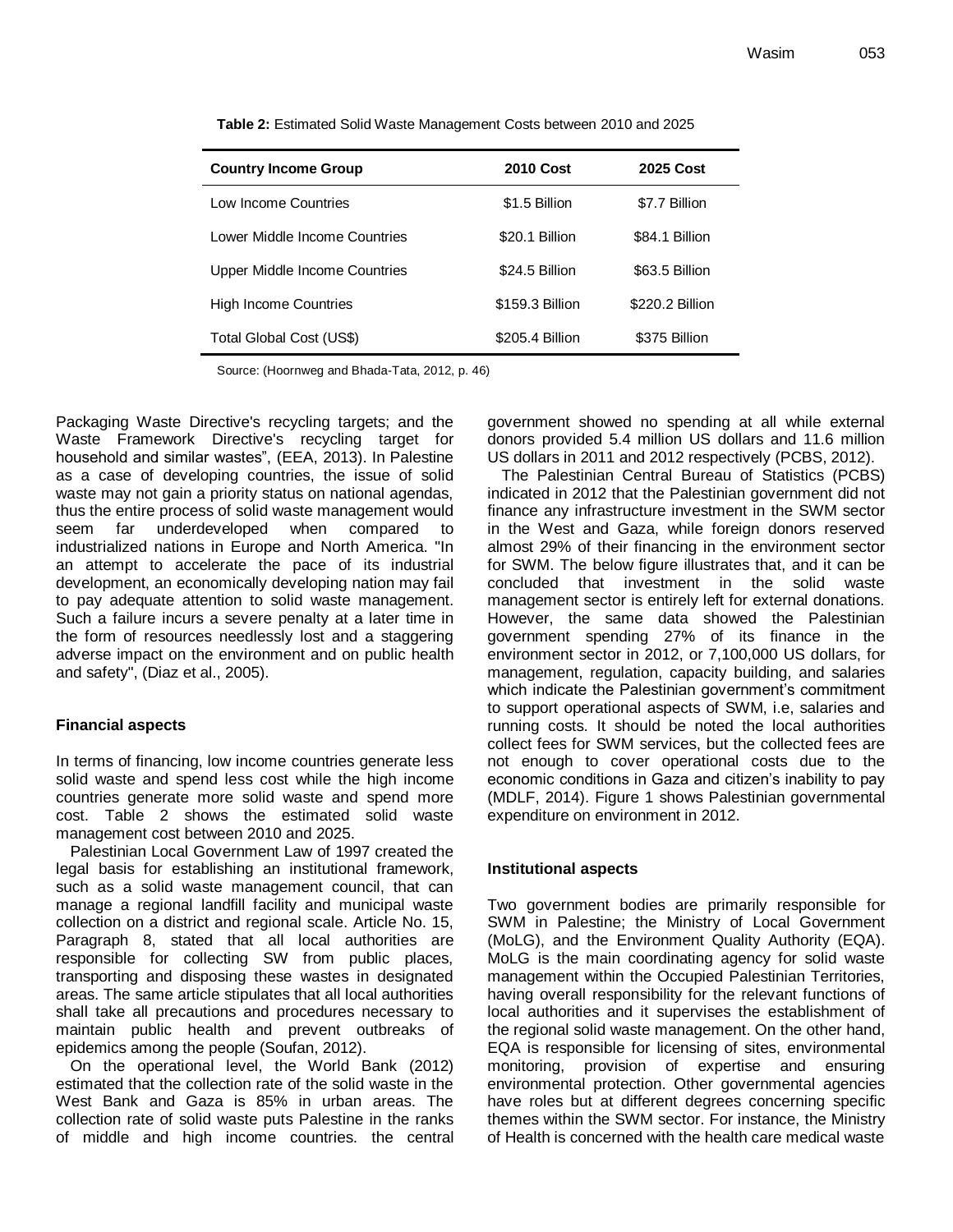

**Figure 1:** Governmental Expenditure on Environment in Palestine 2012; *left:* Palestinian government's expenditure, *right*: donors' expenditure. Data source: (PCBS, 2012)

that consists of hazardous waste. The Ministry of Planning and International Cooperation is responsible for the overall planning and fund raising (El-Medhoun, 2015).

Most of the day-to-day processing of solid waste (collection, transportation and disposal of waste, and operation and maintenance of facilities) is the responsibility of the local authorities. In larger towns and cities, this is usually the local municipality, while in smaller localities the village councils play a key role, often with coordination provided by the district authorities (UNEP, 2003).

## **The Joint Service Councils (JSC)**

In 2004, MoLG established the General Directorate of Joint Services Councils for Planning and Development(GDJSC) within the ministry with a main purpose of setting forth the policies with regard to forming and supervising the Joint Service Councils for Planning and Development in the West Bank and Gaza (MoLG, 2009). The objectives of the GDJSC are to:

- Enhance the joint councils and prepare them for amalgamation, thus contributing to sustainable cooperation between local units.
- Reinforce cooperation and integration among the joint councils within the framework of the Palestinian local government system.
- Reinforce the capacities of the General Directorate of Joint Councils and enhance their role as a technical arm for the Ministry in the sector.
- Support the joint councils to ensure their sustainability and enhance their capacities to help them perform their duties (El-Medhoun, 2015).

In 2006, the MoLG adopted the Statute of Joint Service Councils. The Statute defines rules of establishing JSCs, and elaborates their jurisdiction, membership, administrative structure, reporting, election and voting mechanisms. It also defines the "General Assembly" and "Board of Directors" of the JSC and sets out the roles and responsibilities of each. The key staff that must be retained by the JSC are also established in the Statute. The legal and financial status of a JSC established under the Statute derives from the legal status of its Local Government Unit (LGU) members. The MoLG has oversight responsibility for JSC's (Daifi, 2012, p. 67). Table 2 provides the number and type of JSCs in the West Bank and Gaza. The multilateral JSC provides various services for a group of LGU's, while the single JSC is concerned with one type of service for LGU's, e.g., solid waste management or water. (MoLG, 2009). Table 3 shows the types of joint service councils in Palestine.

#### **LITERATURE REVIEW**

Bel and Warner, (2013) looked into the motivations for inter-municipal cooperation, where the researchers used fiscal constraints, economies of scale, community wealth, organizational factors (manager), and special factors as dependent variables and concluded that the theoretical expectations that fiscal constraints are significant factors for cooperation for small municipalities, but the case vary when larger samples were studied to find that "Technological improvements in service quality and the need to coordinate services across the metropolitan region are increasingly being referenced in the qualitative literature on cooperation as important drivers." Thus the researcher suggested that other factors could be important in explaining cooperation. The importance of this paper that it pointed to the direction of other factors other than economic savings benefits of joint service provision; something that can benefit our research in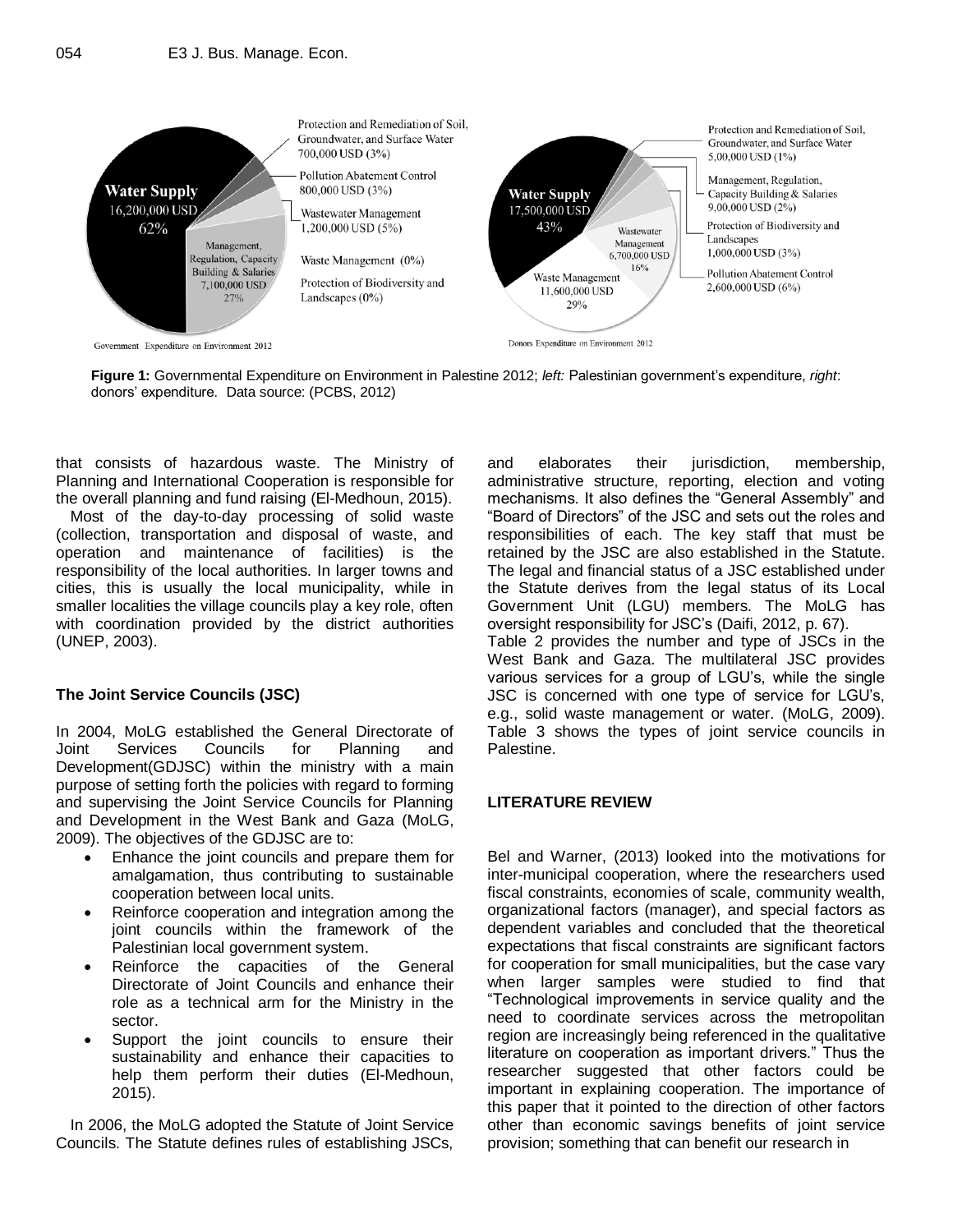| Governorate   |                     | Village | Local            |              | <b>JSC</b> |              |  |
|---------------|---------------------|---------|------------------|--------------|------------|--------------|--|
|               | <b>Municipality</b> |         | <b>Community</b> | <b>Total</b> | Single     | Multilateral |  |
| 1. Jenin      | 12                  | 30      | 34               | 76           | 11         | 4            |  |
| 2. Tubas      | 3                   | 5       |                  | 15           |            | 2            |  |
| 3. Nablus     | 9                   | 49      |                  | 59           |            | 5            |  |
| 4. Tulkerm    | 11                  | 17      | 5                | 33           | 2          | 4            |  |
| 5. Qalkilia   | 5                   | 12      | 17               | 34           |            | 3            |  |
| 6. Salfeet    | 9                   | 10      |                  | 19           |            | 3            |  |
| 7. Ramallah   | 18                  | 48      | $\overline{2}$   | 68           | 13         | 2            |  |
| 8. Jerusalem  | 10                  | 17      |                  | 28           |            | 5            |  |
| 9. Jericho    | 3                   | 5       |                  | 8            |            | 3            |  |
| 10. Bethlehem | 10                  | 20      | 8                | 38           | 5          | 3            |  |
| 11. Hebron    | 17                  | 22      | 40               | 79           | 2          | 4            |  |
| 12. Gaza      | 25                  |         |                  | 25           | 6          | 3            |  |
| Total         | 132                 | 235     | 115              | 482          | 45         | 41           |  |

**Table 3:** Type of Joint Service Councils for Planning and Development (April 2008)

Source: Ministry of Local Government (MoLG, 2009)

Gaza in modifying the conventional understanding of regional approaches (JSC) for sustainable service provision**,**.

Al-Masri, (2012) aimed in his research at identifying the impact of role ambiguity on delegation of tasks and authority at the Ministry of Local Government (MoLG). He concluded that although the staff of MoLG are aware of the Ministry's mission but less awareness was expressed by the respondents on more strategic issues and even on the detailed job description and specific roles of staff members.

Bolgherini, (2011) explored the relationships pertaining to government and governance at local level presenting two case studies from Italy and Germany. The researcher explained the purpose of this paper as an attempt "to show that the success of local territorial policies and reforms, such as the IMC (Inter-Municipal Cooperation) experiences, greatly depend on an efficacious balance between deliberative bodies, participatory modalities and "free choices" of the local actors, on the one side, and representative institutions, hierarchical decisions and centralistic guidelines, on the other side" (Bolgherini, 2011, p. 5). The researcher concluded that direct comparison of two adjacent and pioneer countries in the area of municipal services and local governance is very important to learn from. This study can add to the value of this research in Gaza in terms of better exploration of the interrelations among municipalities and the central government.

Abu Al-Aajeen, 2010 aimed in his research at identifying the impact of organizational obstacles on the performance of local authorities in Gaza Strip where he distributed a questionnaire to the local authorities (municipalities) in Gaza Strip. The researcher came with several recommendations, one of which is related to the human resource development (training and development)

and the incentive system in Gaza municipalities, which the respondents indicated that both areas needed development and support by the local authorities.

Saleh and Saad, (2010) did a study on four major Iraqi Governorates examining the level of services and correlated its ineffectiveness to the lack of administrative practices. The researchers recommended the establishment of Joint Service Councils citing number of its benefits and considering that approach as of "a modern local governance approach" (Saleh and Saad, 2010, p. 183). The importance of this study that presents an example that is well behind the experience in Palestine.

Shorab's 2007 study aimed to identify the strength and weaknesses in the incentive system in the large municipalities of Gaza Strip and to explain the relationship between incentives and performance. The study used the analytical descriptive methodology with SPSS and used a questionnaire for the sample consisting of 55 employees who are working in supervision jobs. The study found that the employees are not satisfied with the incentives' system, but they respond well to unfinancial incentives, although that their performance wasn't up to the needed performance to achieve goals. It recommends municipalities should pay more attention to the financial reinforcements and connect it with the results of performance appraisal only.

Al-Aksh, (2007) aimed to evaluate the effectiveness of the reinforcement system in the Palestinian public sector; it also aimed to evaluate the role of these reinforcements on the performance of public employees. The study used the analytical descriptive methodology, SPSS and used a questionnaire for the sample which consisted of 346 employees who are working in managerial and supervisor positions in the Palestinian ministries. The study found that the effect of incentives and rewards system on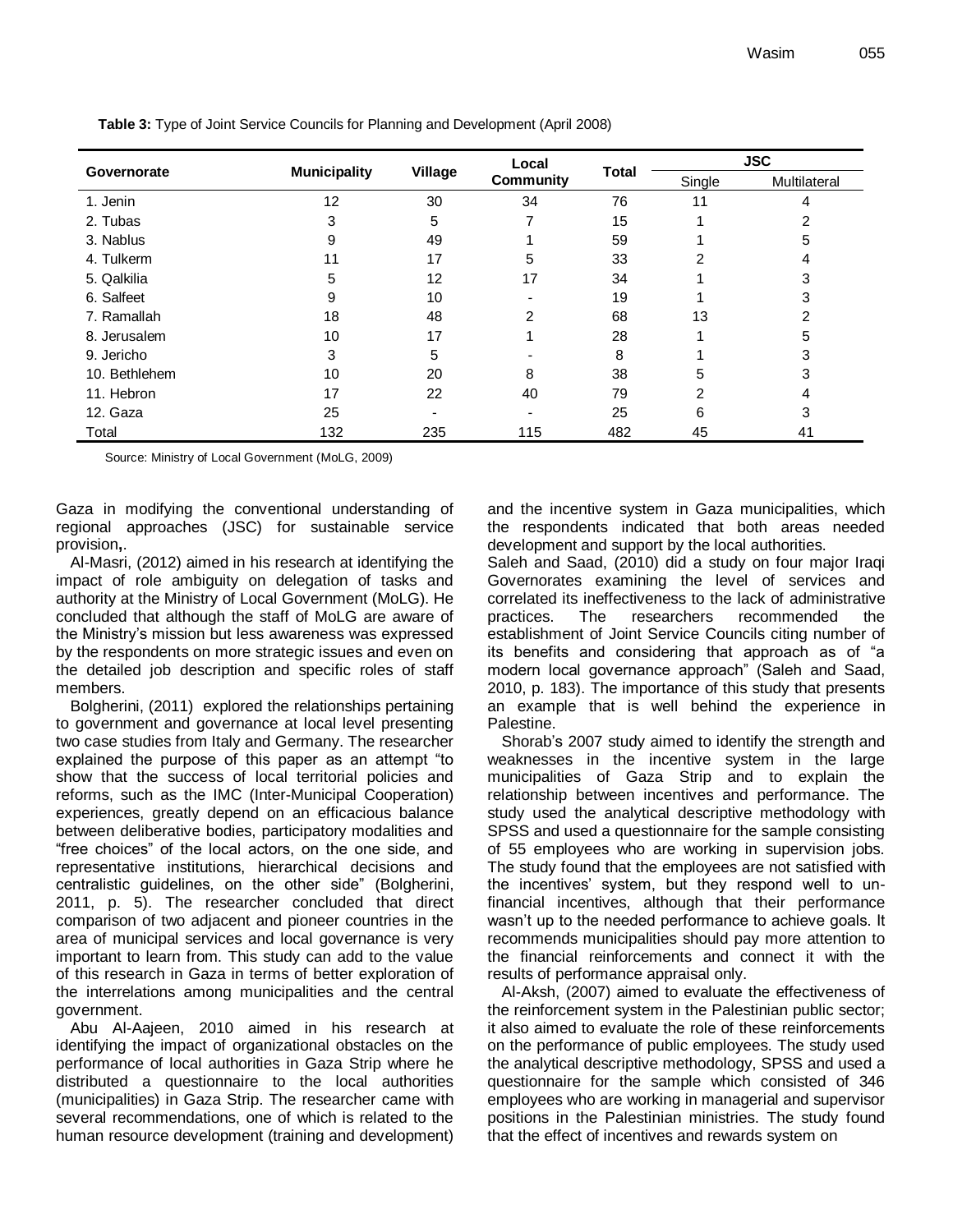| <b>Field</b>                                    | <b>Pearson Correlation Coefficient</b> | P-Value (Sig.) |
|-------------------------------------------------|----------------------------------------|----------------|
| Adopting proper budgets                         | 0.656                                  | $0.000*$       |
| Filling Positions with local ordinance          | 0.814                                  | $0.000*$       |
| Pensions and retirement system                  | 0.643                                  | $0.000*$       |
| Compensations                                   | 0.607                                  | $0.000*$       |
| Fines and penalties for violation of ordinances | 0.311                                  | $0.045*$       |

**Table 4:** Correlation coefficient of each field in the questionnaire.

\*Correlation is significant at the 0.05 level.

improving the performance of the employees in PNA ministries is very weak, inactive and most of the employees don't have any idea about the system. The study recommends that the incentives system should be checked and reevaluated, updated to fit the expectations of the employees in the public sector, and increased for the competent and active employees.

Awad, (2005), aimed to evaluate the performance appraisal system which is being used in the PNA and how it affects the employee's performance. The study used the analytical descriptive methodology with SPSS and used a questionnaire for the sample consisting of 520 employees from the middle managers who are working in PNA institutions in Gaza strip. The study found that there is no relationship between employee's performance appraisal and the reinforcements which he/she is going to receive and most of supervisors don't know how to deal with unacceptable behaviors or how to implement punishment policies when it's needed. It recommends that human resources departments have to give more attention to the performance appraisal process and top management should be committed to this process to make it effective, valid, and trusted.

Kolab, (2004) aimed to evaluate the application of the internal monitoring system in the Palestinian public sector and to examine the relationship between the internal monitoring system and corruption and poor performance. The study used the analytical descriptive methodology with SPSS and used a questionnaire for the sample which consisted of 130 employees in 22 ministries. The study found that the weaknesses in the internal monitoring system are considered the most important reason for the administrative and financial corruption. It recommends that government should improve the coordination between the internal monitoring units in the different ministries, improve the used criteria of performance appraisal to make them able to measure the real level of performance, and activate the accounting system by legislating the needed laws which can define the procedures of how to deal with corruptors.

Abo-Made, (2004) aimed to evaluate the effectiveness of the control methods in the Palestinian public sector and how these tools are being used to improve the performance of public employees. The study used the analytical descriptive methodology with SPSS and used two questionnaires for two different samples. The first one consisted of 380 mangers from the public sector institutions, and the other one consisted of 500 citizens in the Gaza Strip. The study found the Palestinian public institutions use budgets as a control tool, but this use is not effective so it affects the level of performance negatively. In addition, most of public sector's mangers don't use planning in performing their tasks, or in measuring performance. The study recommends government should start staffing according to the needed qualifications instead of the political belongingness.

## **METHODOLOGY**

The population of the research consists of all the employees in JSC-SWM in the middle and southern areas of the Gaza Strip. The data collection depended on the survey method which included all the 120 employees in the JSC-SWM. The Data analysis was performed by using (SPSS 22) application. Various statistical methods were utilized including Kolmogorov-Smirnov test of normality, Cronbach's Alpha for Reliability Statistics, Pearson correlation for Validity, and others.

**Statistical Validity of the Questionnaire:** To insure the validity of the questionnaire, two statistical tests of the validity and credibility were applied:

**Structure's Validity:** The researcher assessed the fields' structure validity by calculating the correlation coefficients of each field of the questionnaire. Table 4 shows the Correlation coefficient of each field in the questionnaire. Table 4 clarifies the correlation coefficient for each filed and the whole questionnaire. The p-values (Sig.) are less than 0.05, so the correlation coefficients of all the fields are significant at  $\alpha$  = 0.05, so it can be said that the fields are valid to measure what it was set for to achieve the main aim of the research.

**Reliability:** Table 5 shows the values of Cronbach's Alpha for each filed of the questionnaire and the entire questionnaire. For the fields, the values of Cronbach's Alpha are in the range from 0.62 and 0.73. This range is considered high; the result ensures the reliability of each field of the questionnaire. Cronbach's Alpha equals 0.72 for the entire questionnaire which indicates an excellent reliability of the entire questionnaire. Thereby, the questionnaire was valid and reliable.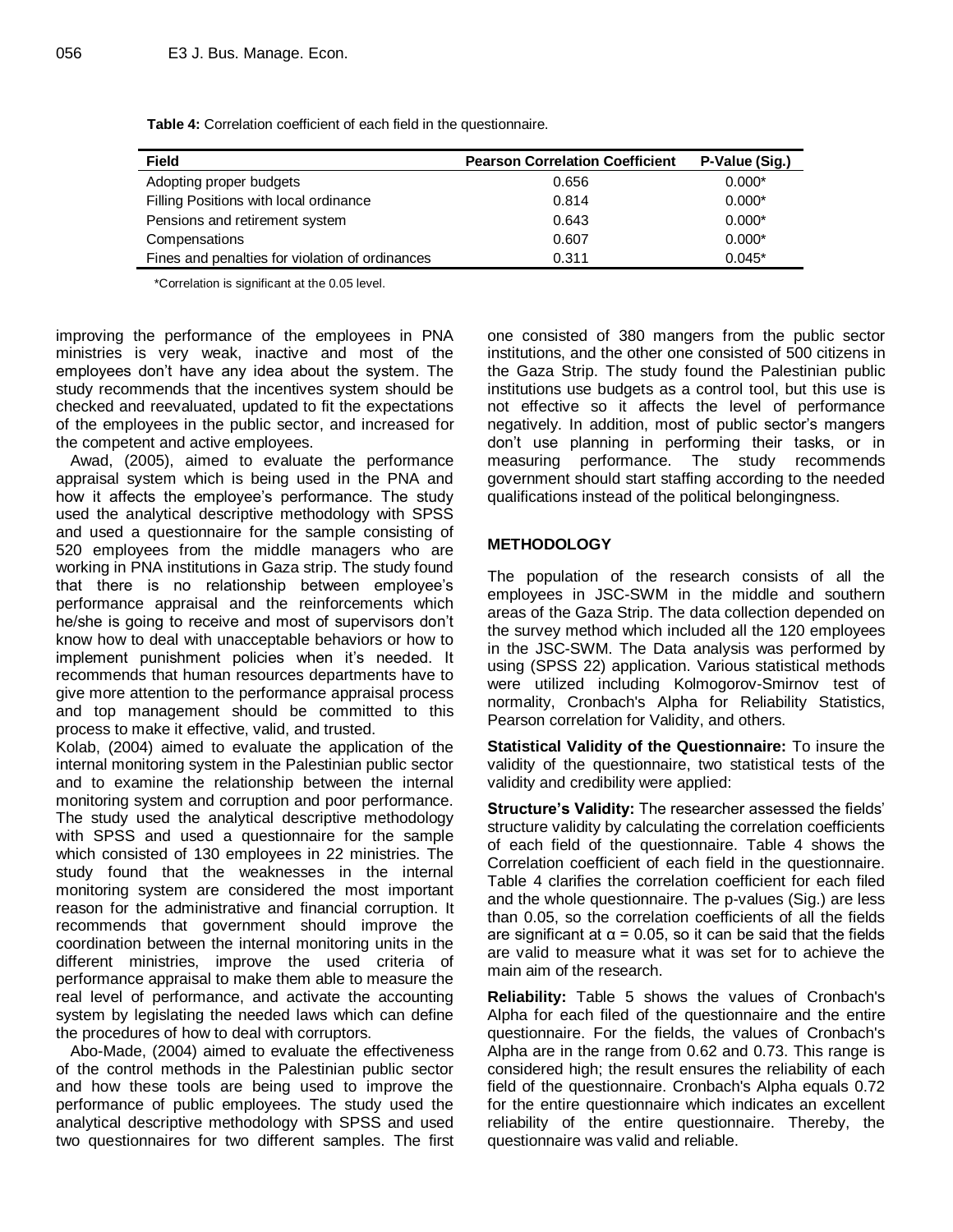| No.          | <b>Field</b>                                    | <b>Cronbach's Alpha</b> | Consistency* |
|--------------|-------------------------------------------------|-------------------------|--------------|
|              | Adopting proper budgets                         | 0.62                    | 0.78         |
| 2            | Filling Positions with local ordinance          | 0.66                    | 0.81         |
| 3            | Pensions and retirement system                  | 0.64                    | 0.80         |
| 4            | Compensations                                   | 0.73                    | 0.85         |
| 5            | Fines and penalties for violation of ordinances | 0.67                    | 0.82         |
| <b>Total</b> |                                                 | 0.72                    | 0.85         |

**Table 5:** Cronbach's Alpha for each filed of the questionnaire and the entire questionnaire

**Table 6:** Kolmogorov-Smirnov Test of Normality.

| <b>Variables</b>                                | Kolmogorov-Smirnov |         |  |  |
|-------------------------------------------------|--------------------|---------|--|--|
|                                                 | <b>Test Value</b>  | P-value |  |  |
| Adopting proper budgets                         | 0.681              | 0.743   |  |  |
| Filling Positions with local ordinance          | 0.974              | 0.299   |  |  |
| Pensions and retirement system                  | 0.699              | 0.713   |  |  |
| Compensations                                   | 0.962              | 0.287   |  |  |
| Fines and penalties for violation of ordinances | 0.763              | 0.358   |  |  |
| ALL independent variables together              | 0.692              | 0.724   |  |  |

**Test of Normality:** The One-Sample Kolmogorov-Smirnov Test procedure compares the observed cumulative distribution function for a variable with a specified theoretical distribution, which may be normal, uniform, Poisson, or exponential. The Kolmogorov-Smirnov Z is computed from the largest difference (in absolute value) between the observed and theoretical cumulative distribution functions. This goodness-of-fit test tests whether the observations could reasonably have come from the specified distribution. Many parametric tests require normally distributed variables. The onesample Kolmogorov-Smirnov test can be used to test that a variable of interest is normally distributed.

Table 6 shows the results for Kolmogorov-Smirnov test of normality. From Table 3.6, the p-value for each variable is greater than 0.05, and then the distributions for these variables are normally distributed. Consequently, parametric tests will be used to perform the statistical data analysis.

## **Data analysis**

## **Personal characteristics**

Personal characteristics contain sex, age, profession, qualifications in the JSC-SWM in the middle and southern areas of Gaza Strip. Table 7 shows personal characteristics of the sample.

## **Hypotheses testing**

**Hypothesis 1:** There is a statistically significant relationship at **a**= 0.05 between adopting proper budgets and the performance of the JSC-SWM. Table 8 shows the means and test values for the first field. According to Table 8, the mean of the paragraph #8 equals 3.79  $(75.74%)$ , test-value = 11.06, and P-value = 0.000, which is smaller than the level of significance. The sign of the test is positive, so the mean of this paragraph is significantly greater than the hypothesized value 3. It can be conclude that the respondents agreed to this paragraph.

*According to the data in table 8, it can be concluded that there is a significant relationship between adopting proper budgets and the performance at level of (0.05), which means that financial reinforcements have a very important effect on employees' performance.*

**Hypothesis 2:** There is a statistically significant relationship at **a**= 0.05 between filling positions with local ordinance and the performance of the JSC-SWM. Table 9 shows means and test values for the second field. Table 9 shows that the mean of the paragraph#16 equals 3.54 (70.81%), test-value = 8.40, and P-value = 0.000, which is smaller than the level of significance. The sign of the test is positive, so the mean of this paragraph is significantly greater than the hypothesized value 3. It can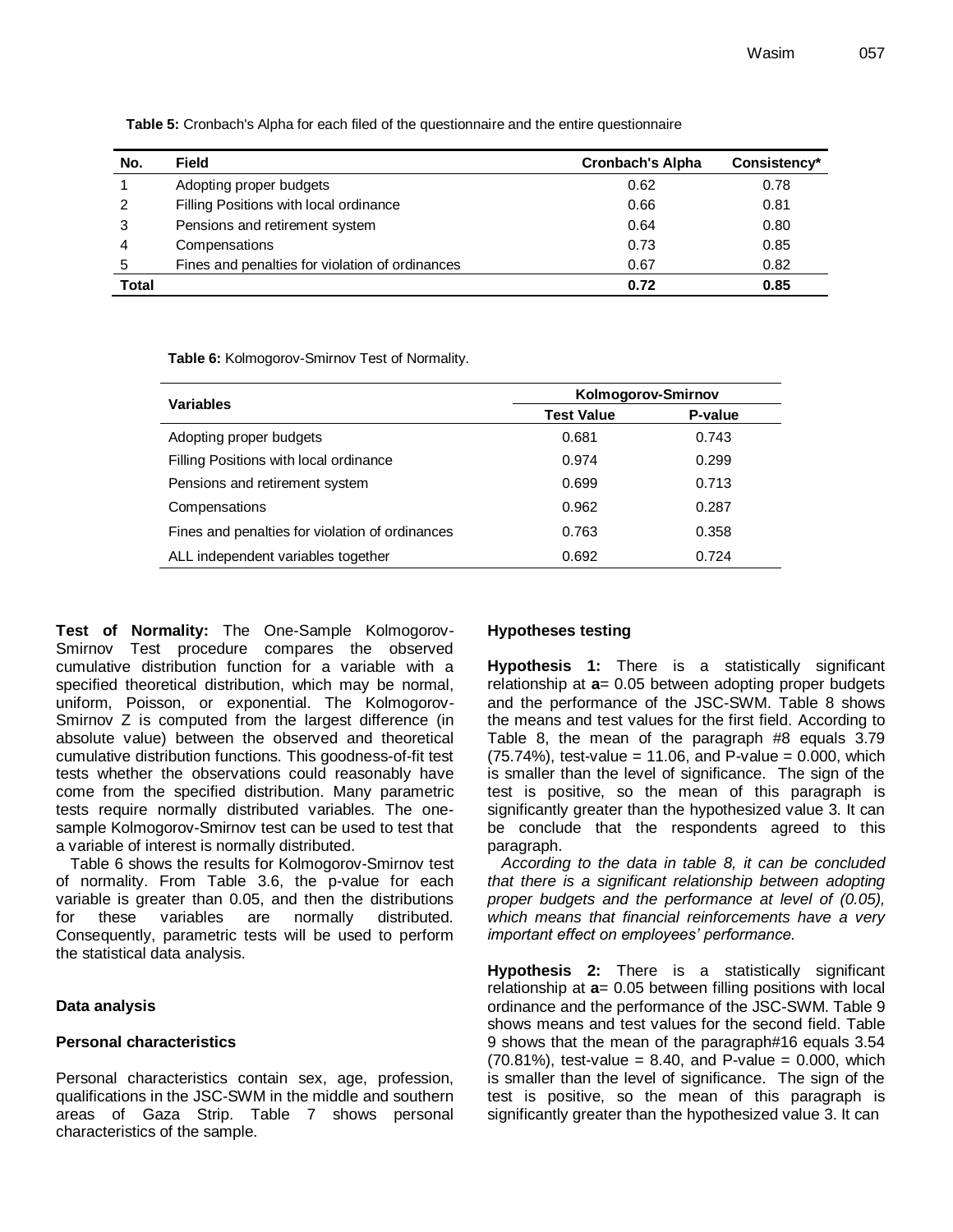| Dercenal obergeteristies                               |  |
|--------------------------------------------------------|--|
| <b>Table 7:</b> Personal characteristics of the sample |  |
|                                                        |  |

| <b>Personal characteristics</b> |                    | <b>Frequency</b> | <b>Percent</b> |
|---------------------------------|--------------------|------------------|----------------|
|                                 | Male               | 30               | 25             |
| Gender                          | Female             | 90               | 75             |
|                                 | Total              | 120              | 100.0          |
|                                 | 20-30              | 50               | 41.6           |
|                                 | $31 - 40$          | 33               | 27.6           |
| Age                             | 41-50              | 17               | 14.2           |
|                                 | $51 - 60$          | 20               | 16.6           |
|                                 | Total              | 120              | 100.0          |
|                                 | Ph.D.              | 1                | .83            |
|                                 | Master             | $\overline{7}$   | 5.83           |
| <b>Qualifications</b>           | Bachelor           | 45               | 37.5           |
|                                 | Diploma            | 53               | 44.16          |
|                                 | Others             | 14               | 11.6           |
|                                 | Total              | 120              | 100.0          |
|                                 | Director           | 1                | 0.83           |
|                                 | Head of Department | 5                | 4.16           |
|                                 | Head of Division   | 3                | 2.5            |
|                                 | Engineer           | 8                | 6.66           |
| Job title                       | Administrative     | 12               | 10             |
|                                 | Technician         | 21               | 17.5           |
|                                 | Laborer            | 41               | 34.16          |
|                                 | drivers            | 12               | 10             |
|                                 | Other              | 17               | 14.16          |
|                                 | Total              | 120              | 100.0          |

**Table 8:** Means and Test values for the first field.

| No | <b>Item</b>                                                                                    | Mean | Proportional<br>$\mathcal{S}$<br>mean | value<br>Test | P-value (Sig.) | Rank |
|----|------------------------------------------------------------------------------------------------|------|---------------------------------------|---------------|----------------|------|
| 1  | Employees participate in designing the annual budget.                                          | 2.54 | 50.72                                 | 5.92          | $0.000*$       | 3    |
| 2  | The administration designates financial reinforcements in<br>the budget.                       | 1.92 | 38.37                                 | 13.63         | $0.000*$       | 8    |
| 3  | The financial reinforcements provided to employees are<br>sufficient to do the job well.       | 2.36 | 47.23                                 | 8.90          | $0.000*$       | 4    |
| 4  | The administration of JSC allows employees to review<br>the budget.                            | 2.14 | 42.76                                 | 11.73         | $0.000*$       | 6    |
| 5  | Administration publishes its annual budget to public                                           | 1.94 | 38.83                                 | 12.98         | $0.000*$       | 7    |
| 6  | Administration depends on financial experts to design the<br>annual budget.                    | 2.18 | 43.53                                 | 11.31         | $0.000*$       | 5    |
| 7  | Administration adopts audit policy for its expenditures<br>and revenues.                       | 3.16 | 63.13                                 | 1.63          | $0.051*$       | 2    |
| 8  | Administration shares employees in budgetary problems,<br>solutions, and financial suggestions | 3.79 | 75.74                                 | 11.06         | $0.000*$       |      |

\*The mean is significantly different from 3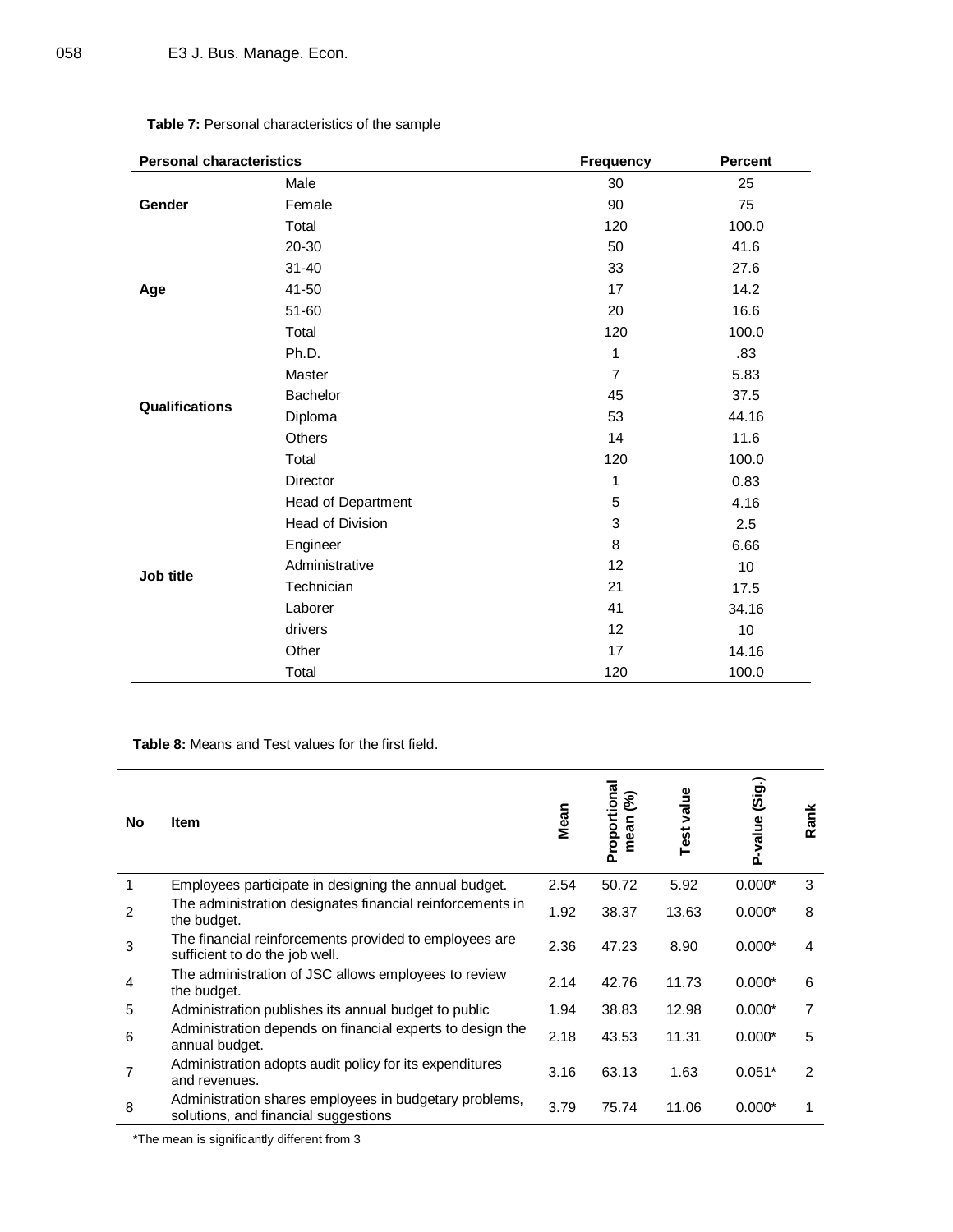**Table 9:** Means and Test values for the second field.

| No | Item                                                                                                               | Mean | ii<br>o<br>$\mathcal{S}_{\mathbf{e}}$ | Test<br>value | -value<br>(Sig.)<br>Ő. | Rank |
|----|--------------------------------------------------------------------------------------------------------------------|------|---------------------------------------|---------------|------------------------|------|
| 9  | The administration fills all the vacancies in the council.                                                         | 2.65 | 52.96                                 | 4.20          | $0.000*$               |      |
| 10 | The administration publishes all the vacancies for one<br>month before the process of screening                    | 2.73 | 54.65                                 | 3.59          | $0.000*$               | 5    |
| 11 | The publicity of vacancies matches with the legal policies<br>and procedures of the Palestinian labor law.         | 2.66 | 53.21                                 | 5.21          | $0.000*$               | 6    |
| 12 | All applications are screened based on equity and<br>transparency.                                                 | 2.85 | 56.99                                 | 1.45          | 0.074                  | 4    |
| 13 | All candidates require passing a relevant written test.                                                            | 2.88 | 57.54                                 | 0.30          | 0.381                  | 3    |
| 14 | All candidates require passing a competitive interview.                                                            | 2.63 | 52.67                                 | 5.52          | $0.000*$               | 8    |
| 15 | All successful candidates are contracted according to the<br>terms and rules of the Palestinian Civil Service Law. | 3.19 | 63.82                                 | 2.72          | $0.003*$               | 2    |
| 16 | All successful candidates receive a written copy of their<br>job description before starting their work.           | 3.54 | 70.81                                 | 8.40          | $0.000*$               |      |

\* The mean is significantly different from 3

#### **Table 10:** Means and Test values for the third field

| No | <b>Item</b>                                                                                                                | Mean | nean<br>Ş | Test<br>value | alue<br>(Sig.) | Rank |
|----|----------------------------------------------------------------------------------------------------------------------------|------|-----------|---------------|----------------|------|
| 17 | All employees are subjected to a unified law in terms of<br>pension and retirement.                                        | 2.94 | 58.88     | 0.18          | 0.429          | 4    |
| 18 | Employees believe that their future plans of pension<br>and retirement are less than their expectations.                   | 3.10 | 61.95     | 1.78          | $0.037*$       | 3    |
| 19 | Employees feel secure under the current policies of<br>pension and retirement.                                             | 3.39 | 67.78     | 5.56          | $0.000*$       | 2    |
| 20 | The administration of the council reviews the policies of<br>pension and retirement with its staff.                        | 3.48 | 69.55     | 6.73          | $0.000*$       |      |
| 21 | The employees believe that their future plans of<br>pension and retirement are essentials for their career<br>development. | 2.78 | 55.59     | 4.32          | $0.000*$       | 5    |
| 22 | Employees think of resigning if they find another better<br>employment opportunity.                                        | 2.63 | 52.58     | 6.13          | $0.000*$       | 6    |

\*The mean is significantly different from 3

be concluded that the respondents agreed to this paragraph.

*According to the data in table 9, it can be concluded that there is a significant relationship between filling positions with local ordinance and the performance of the JSC-SWM at level of (0.05), which means that also filling positions with local ordinance have important effect on performance of JSC-SWM.* 

**Hypothesis 3:** There is a statistically significant relationship at **a**= 0.05 between pension and retirement system and the performance of the JSC-SWM. Table 10 shows the means and test values for the third field.

*According to the data in table 10, it can be concluded that there is a significant relationship between pension*  *and retirement system and the performance of the JSC-SWM at level of (0.05).*

**Hypothesis 4:** There is a statistically significant relationship at **a**= 0.05 between fines and penalties for violation of ordinance and the performance of the JSC-SWM. Table 11 shows that means and test values for the fourth field.

*According to the data in table 11, it can be concluded that there is a significant relationship between* fines *and penalties for violation of ordinance and the performance of the JSC-SWM at level of (0.05).* 

**Hypothesis 5:** There is a statistically significant relationship at **a**= 0.05 between compensations and the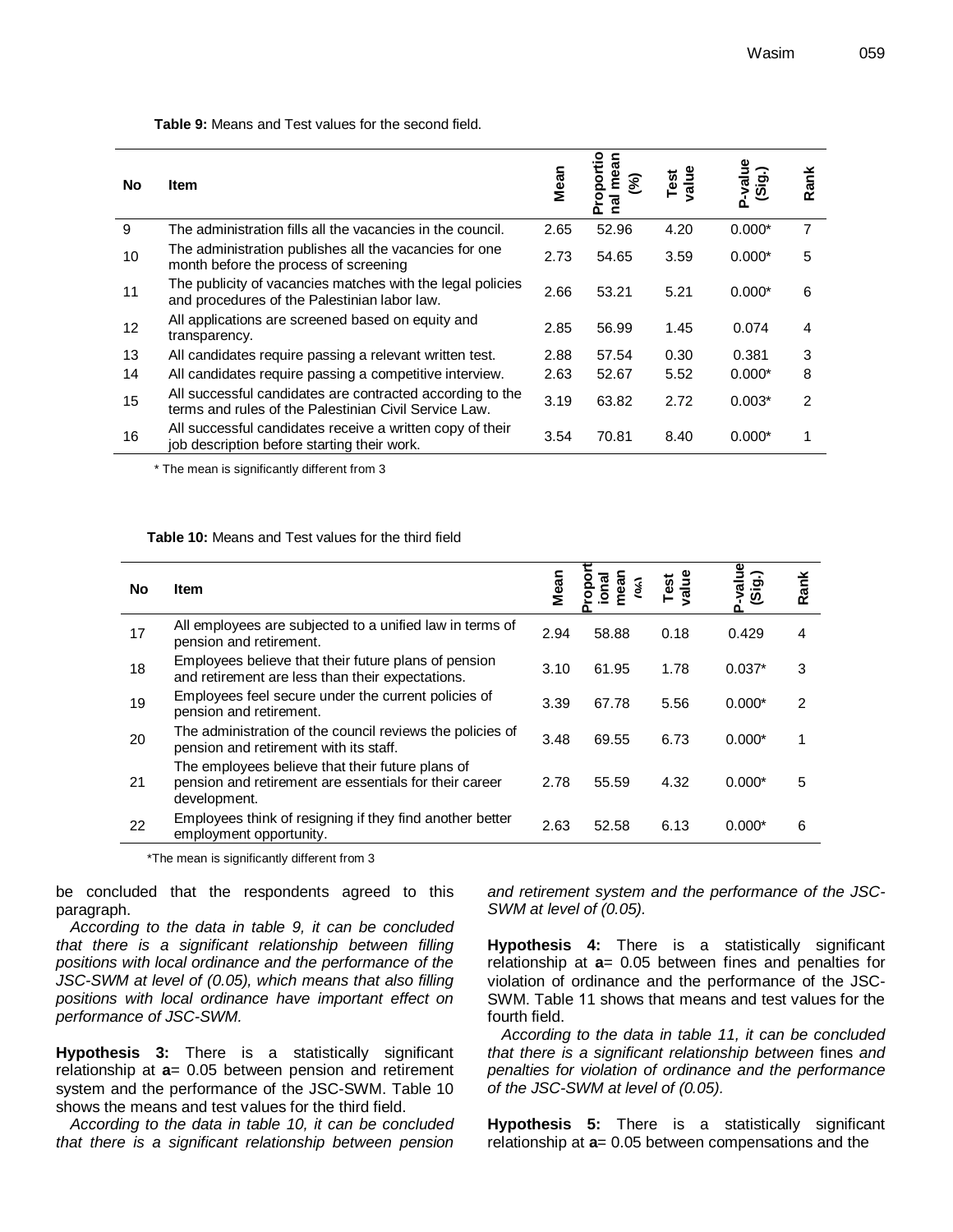#### **Table** 1**1:** Means and Test values for the fourth field

| No. | <b>Item</b>                                                                                                                        | Mean | ဇူ<br>ಹ | value<br>Test |          | ank<br>œ |
|-----|------------------------------------------------------------------------------------------------------------------------------------|------|---------|---------------|----------|----------|
| 24  | The council adopts a written-policy of the financial<br>punishments provided by law to the new employee and<br>partners.           | 2.86 | 57.19   | 1.25          | 0.106    | 4        |
| 25  | There is a lack of regulating the bylaws related to fines<br>and penalties against the uncommitted partners.                       | 3.32 | 66.43   | 6.32          | $0.000*$ | 1        |
| 26  | The council punishes its partners for not paying its<br>financial commitments to the council.                                      | 2.96 | 59.16   | 0.31          | 0.378    | 3        |
| 27  | There is a clear written policy of fines and penalties for<br>violation of ordinance against the partners in case of<br>violation. | 2.98 | 59.64   | 0.06          | 0.475    | 2        |
| 28  | The council should design a clear cut policy explaining<br>the adopted fines and penalties for violation of ordinance.             | 2.78 | 55.60   | 3.79          | $0.000*$ | 5        |
| 29  | The council should reconsider the membership of the<br>partners who delay the payments of their debts.                             | 2.49 | 49.79   | 6.59          | $0.000*$ | 7        |
| 30  | The council should design its relationship with partners<br>based on their financial commitment toward the council.                | 2.54 | 50.90   | 6.31          | $0.000*$ | 6        |

\*The mean is significantly different from 3

#### **Table** 1**2:** Means and Test values for the fifth field

| No | Item                                                                                             | Mean | mean<br>Proportional<br>$\mathcal{S}$ | value<br>Test | (Sig.)<br>P-value | Rank |
|----|--------------------------------------------------------------------------------------------------|------|---------------------------------------|---------------|-------------------|------|
| 31 | The salary scale of the council has no unified legal<br>basis.                                   | 2.39 | 47.87                                 | 9.61          | $0.000*$          | 4    |
| 33 | The salary scale of the council is below what is<br>stated in the Palestinian Civil Service Law. | 2.67 | 53.43                                 | 5.19          | $0.000*$          | 2    |
| 34 | The salary scale of the council is below the standard<br>living in the society.                  | 2.63 | 52.50                                 | 6.29          | $0.000*$          | 3    |
| 35 | By time, employee's enthusiasm to continue working<br>for the interest of the council is weak.   | 3.01 | 60.12                                 | 0.00          | 0.500             | 1    |

\*The mean is significantly different from 3

performance of the JSC-SWM. Table 12 shows means and test values for the fifth field.

*According to the data in table 12, it can be concluded that there is a significant relationship between compensations and the performance of the JSC-SWM.at level of (0.05%).*

**Hypothesis 6:** There is a statistically significant relationship at **a**= 0.05 in the responses due to the differences of personal characteristics among employees.

This hypothesis can be split into the following subhypotheses:

 **There is a statistically significant relationship at a= 0.05 in the responses among employees due to experience.** Table 13 shows ANOVA test of the fields and their p-values for Experience. It can be concluded that there are no statistically significant differences among the respondents due to the experience.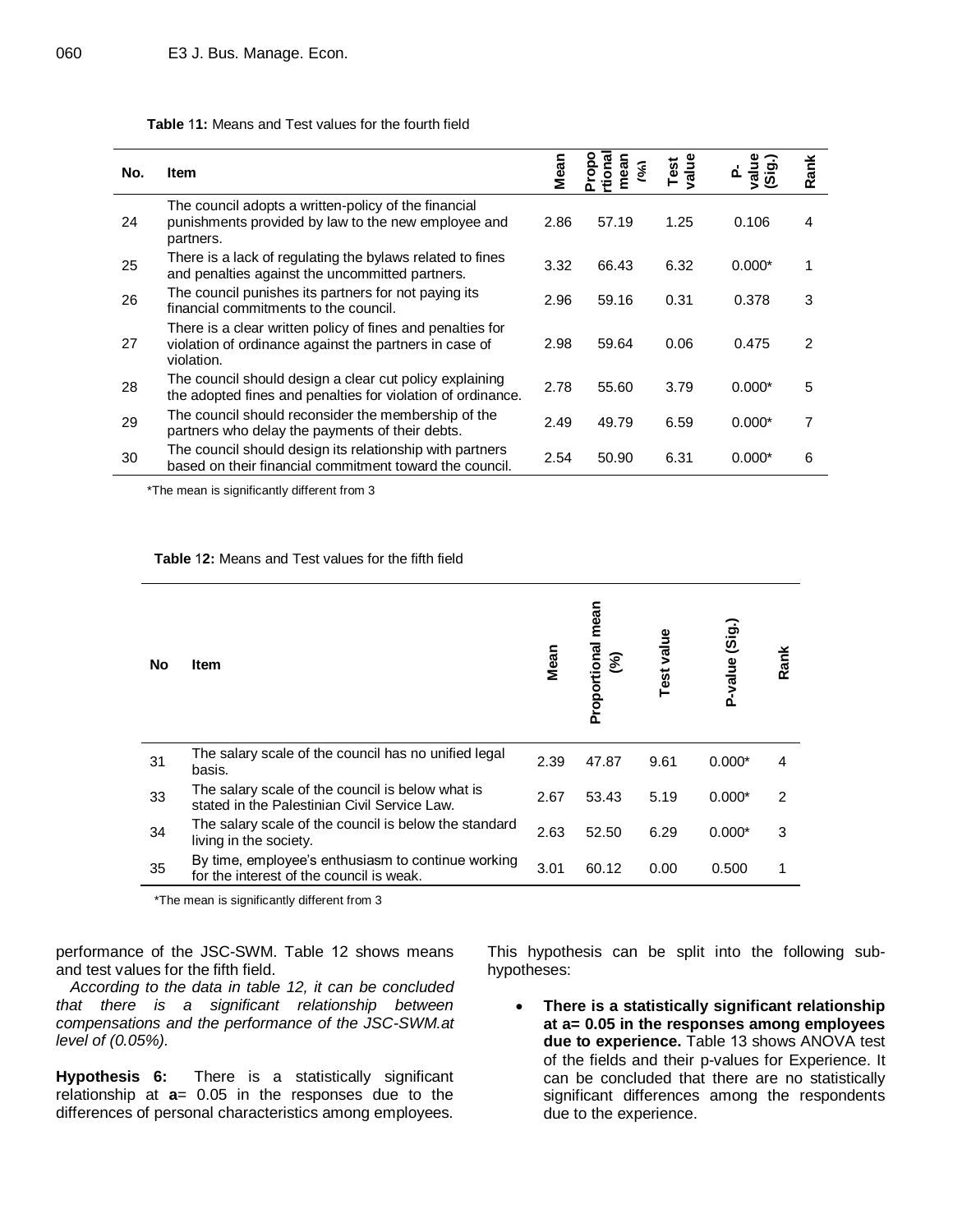**Table** 1**3:** ANOVA test of the fields and their p-values for Experience

|                                                 | <b>Means</b>         | <b>Test</b>        |                      |       |       |  |
|-------------------------------------------------|----------------------|--------------------|----------------------|-------|-------|--|
| <b>Field</b>                                    | Less than10<br>vears | $10 - 20$<br>vears | 20 years<br>and more | Value | Sig.  |  |
| Adopting proper budgets                         | 5.73                 | 6.35               | 7.35                 | 4.008 | 0.235 |  |
| Filling positions with local ordinances         | 6.24                 | 6.13               | 6.58                 | 0.568 | 0.570 |  |
| Pensions and retirement system                  | 7.08                 | 6.78               | 7.77                 | 2.095 | 0.133 |  |
| Fines and penalties for violation of ordinances | 6.83                 | 6.90               | 7.44                 | 1.067 | 0.352 |  |
| Compensations                                   | 6.53                 | 6.58               | 7.30                 | 2.225 | 0.118 |  |

\*The mean difference is significant at 0.05 level

**Table** 1**4:** ANOVA test of the fields and their p-values for Education

|                                                    |                   | <b>Means</b>                                                      |      |                   |       |
|----------------------------------------------------|-------------------|-------------------------------------------------------------------|------|-------------------|-------|
| <b>Field</b>                                       | 2 year<br>diploma | Bachelor's<br><b>Master's Degree</b><br>and more<br><b>Degree</b> |      | <b>Test Value</b> | Sig.  |
| Adopting proper budgets                            | 6.80              | 5.97                                                              | 6.89 | 2.467             | 0.095 |
| Filling positions with local ordinances            | 5.90              | 6.31                                                              | 6.27 | 0.227             | 0.798 |
| Pensions and retirement system                     | 7.93              | 6.78                                                              | 7.25 | 1.691             | 0.194 |
| Fines and penalties for violation of<br>ordinances | 7.43              | 6.75                                                              | 7.23 | 1.393             | 0.258 |
| Compensations                                      | 6.75              | 6.71                                                              | 7.30 | 1.589             | 0.247 |
| All Independent Variables Together                 | 7.07              | 6.49                                                              | 6.94 | 1.313             | 0.278 |

\*The mean difference is significant at 0.05 level

- **There is a statistically significant relationship at a= 0.05 in the responses among employees due to due to education.** Table 14 shows ANOVA test of the fields and their p-values for Education. It can be concluded that there are no statistically significant differences among the respondents due to the experience.
- **There is a statistically significant relationship at a= 0.05 in the responses among employees due to due to position.** Table 15 shows ANOVA test of the fields and their p-values for Position. It can be concluded that there are no statistically significant differences among the respondents due to the experience.

#### **RESULTS**

In the light of the results of this research, it can be included the following:

Without any doubt, the proper budgets of the JSC-SWM has significant relation with the efficient and effective performance of the council and its services to citizens and this result matches with the studies of Bell and Warner (2013) and Bolgherini (2011).

Filling positions with local ordinances reinforces and supports the performances of the JSC-SWM and this is matching with the study of Saleh and Saad (2010) and Shorab, (2007).

The financial reinforcements are strong fortifications for efficient and the effective performance of the JSC-SWM and the absence of different types of payments and fair retirement plan influences negatively the performance. This result matches with the study of Abo-Made (2004) and Awad, (2005).

The financial punishments are strong tool on correcting the wrong practices and modifying the weak performance of the JSC-SWM. The result agrees with the study of Kolab (2004) and Abu Al-Ajeen (2010).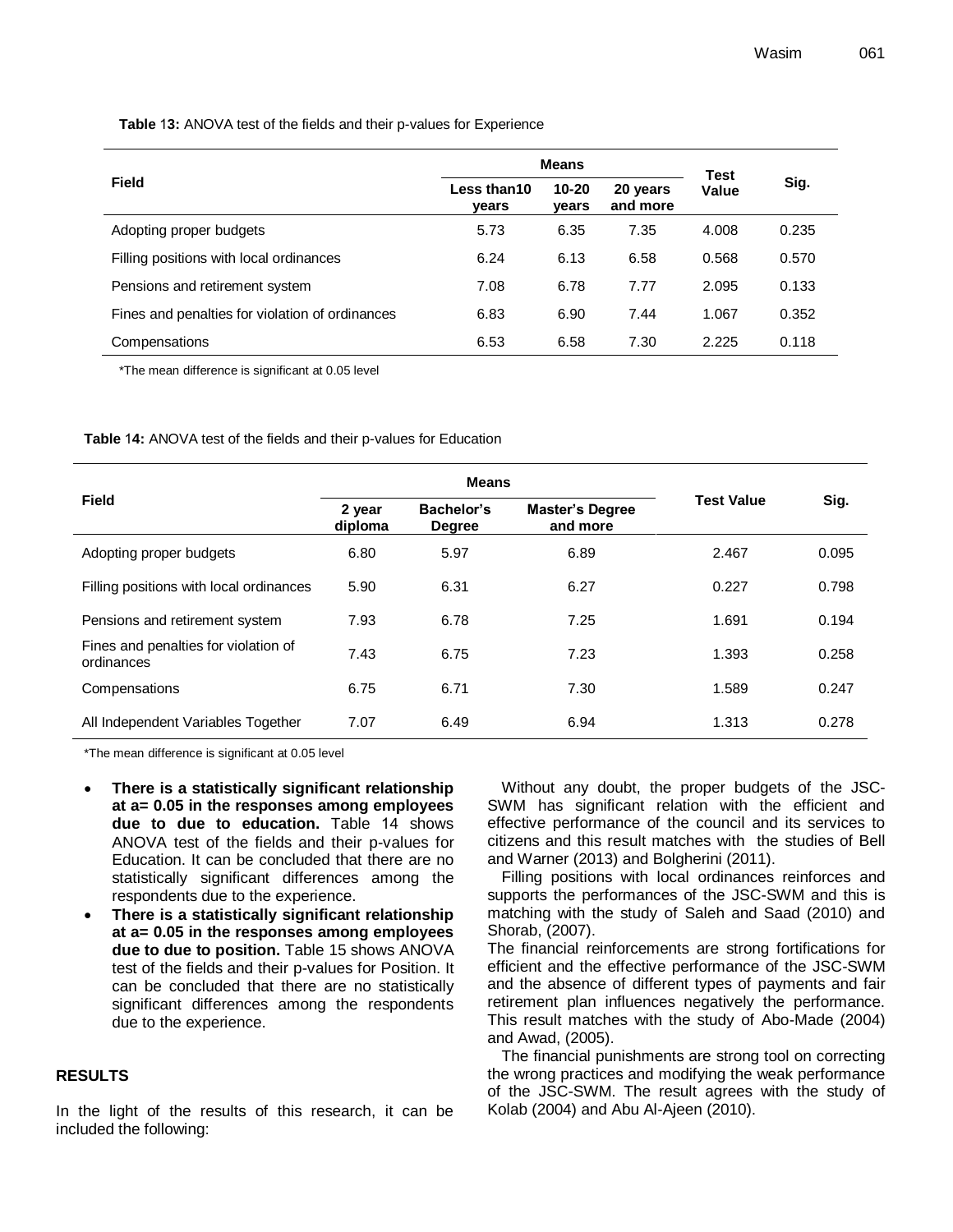| <b>Field</b>                                       | <b>Head of</b> | <b>Means</b><br>Head of |                 |                             | <b>Technician</b> | <b>Test</b> | Sig.  |
|----------------------------------------------------|----------------|-------------------------|-----------------|-----------------------------|-------------------|-------------|-------|
|                                                    | Dept.          | <b>Divisions</b>        | <b>Engineer</b> | <b>Administrative Staff</b> | <b>Staff</b>      | Value       |       |
| Adopting proper budgets                            | 7.14           | 7.03                    | 6.18            | 5.81                        | 6.59              | 1.172       | 0.334 |
| Filling positions with local<br>ordinances         | 5.73           | 6.42                    | 6.29            | 6.03                        | 6.46              | 0.352       | 0.841 |
| Pensions and retirement<br>system                  | 7.81           | 6.84                    | 6.83            | 7.49                        | 7.10              | 0.678       | 0.610 |
| Fines and penalties for<br>violation of ordinances | 7.06           | 6.87                    | 7.01            | 6.95                        | 7.16              | 0.074       | 0.990 |
| Compensations                                      | 7.65           | 6.56                    | 6.01            | 6.45                        | 7.34              | 0.069       | 0.763 |
| All Independent<br>Variables Together              | 6.94           | 6.80                    | 6.63            | 6.63                        | 6.87              | 0.137       | 0.968 |

**Table 15:** ANOVA test of the fields and their p-values for Position

\*The mean difference is significant at 0.05 level

Although the absence of fair compensations that match with the current Palestinian standard of living does not motivate employees to leave their work in the JSC-SWM, employees' enthusiasm to work hard decreases by time Al-Aksh, (2007).

The JSC-SWM does not have a policy which can regulate the issues of fines and penalties for violation of ordinances that might be committed by the member municipalities and this agrees with the study of Bolgherini (2011).

The Palestinian Ministry of Local Governance doesn't explain the offered types of reinforcements or punishments to the employees of the JSC-SWM, and the employees know that the different aspects of the Palestinian Civil Service Law and Palestinian Labor Law organize regulate their work. This is in contrast with the municipalities' employees whose work is regulated only by the Palestinian Civil Service Law and this is matching the study of Awad (2005).

The JSC-SWM doesn't reinforce its employees enough whether financially or un-financially to do their own job well due to lack of funds and this is matching with the study of Shorab (2007).

Reinforcements and punishments in the JSC-SWM are not introduced according to the yearly performance appraisal report and this is matching the study of Awad (2005).

Personal characteristics of employees did not influence their answers regarding the necessity to have proper budgets, filling positions with local ordinances Pensions and retirement system, compensations, fines and penalties for violation of ordinances.

## **Recommendations:**

In light of the aforementioned results, the following points are recommended:

- The JSC-SWM has to revise its offered reinforcement policy for its employees to keep its services up to the planned level.
- The JSC-SWM has to start imposing punishment policy in the needed cases, and develop methods and techniques of punishments for the member municipalities for not paying their financial entitlements.
- The Palestinian Ministry of Local Governance has to deal with the staff of the JSC-SWM equally and fairly and in the same way of the municipalities' staff who are subjected to the Palestinian Civil Service Law.
- The JSC-SWM should start adopting scientific tools, and with financial experts or consultants, for designing proper budgets that can promote the performance of the council.
- The JSC-SWM should offer reinforcements according to the performance appraisal reports, to maintain fairness and justice.
- The JSC-SWM should reinforce employee's attitudes against wrong practices by providing employees with suitable training courses.
- The JSC-SWM has to improve its response to employees' performance during the year, and not only at the end of the year.

## **Suggested Further Studies**

According to author's knowledge, this is the first study to be conducted on the factors that might influence the performance of The JSC-SWM in Gaza Strip. This field of research is completely new and deserves more exploration in the Palestinian society. Therefore, the following future studies are suggested: